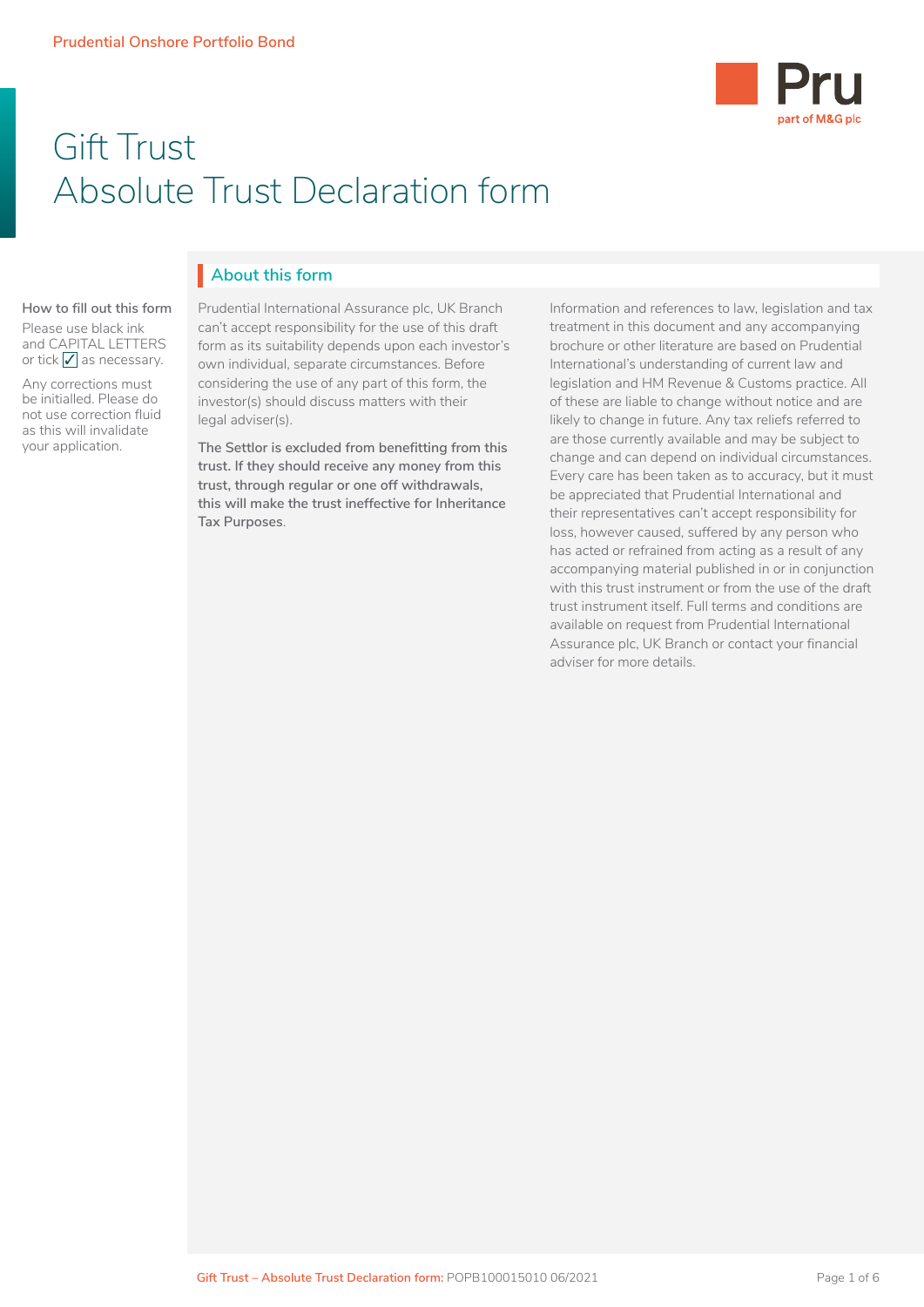# **1. The Trust** I

### **1. The Trust Fund**

- (1) The Trustees shall hold the Trust Fund upon the Trusts and with and subject to the powers and provisions declared and contained in the Trust Provisions for the benefit of the Beneficiaries.
- (2) The Trust Provisions are hereby expressly incorporated in this Deed.

**2. Proper Law –** The proper law of this Trust shall be that indicated in the Third Schedule.

# **2. The schedules** I

**The First Schedule: The Bond(s)/Policy**

**Company: Prudential International Assurance plc**

Type of Bond/Policy

Date of Application

Bond/Policy Number

D | D | M | M | Y | Y | Y | Y

The Settlor hereby assigns all the rights, title interest in the policies and all proceeds and benefits attached to the said policies to the Trustees to hold subject to the trusts and powers and provisions set out in this document.

### **The Second Schedule: Named Beneficiaries**

**Do not add or include the Settlor(s) and/or Settlor's spouse or civil partner as Named Beneficiaries.**

**Named Beneficiaries (full names or description, address and date of birth). Once selected the beneficiaries, and their share, cannot be altered.**

#### **The Third Schedule: The Proper Law Governing This Trust**

If none of the boxes are ticked the Law of England and Wales will apply:

The Law of England and Wales The Law of Northern Island

□ □

| Scots Law |
|-----------|
|-----------|

# **3. How we use your personal information** I

For a copy of our latest Data Protection Notice, please visit **[pru.co.uk/mydata-piaon](https://www.pru.co.uk/mydata-piaon)**.

This details how and why we use your personal information (including any sensitive personal information), who we may share it with and your rights around your personal information. Alternatively, you can request a copy to be sent to you by writing to **The Data Protection Officer, Customer Service Centre, Lancing BN15 8GB**.

Please note that we collect personal information from you that is necessary for us to either provide you with the product or service you've requested or to comply with statutory or contractual requirements. Unfortunately if you don't provide all of the information we require this may mean we are unable to provide our products and services to you.

Gift Trust – Absolute Trust Declaration form: POPB100015010 06/2021 Page 2 of 6

If you have an existing bond/policy please enter the number of the bond/policy you are putting into trust. You do not need to enter a date if it is an existing bond/policy.

If you are applying for a new bond/policy enter the date of the application you are applying for and wish to put into trust.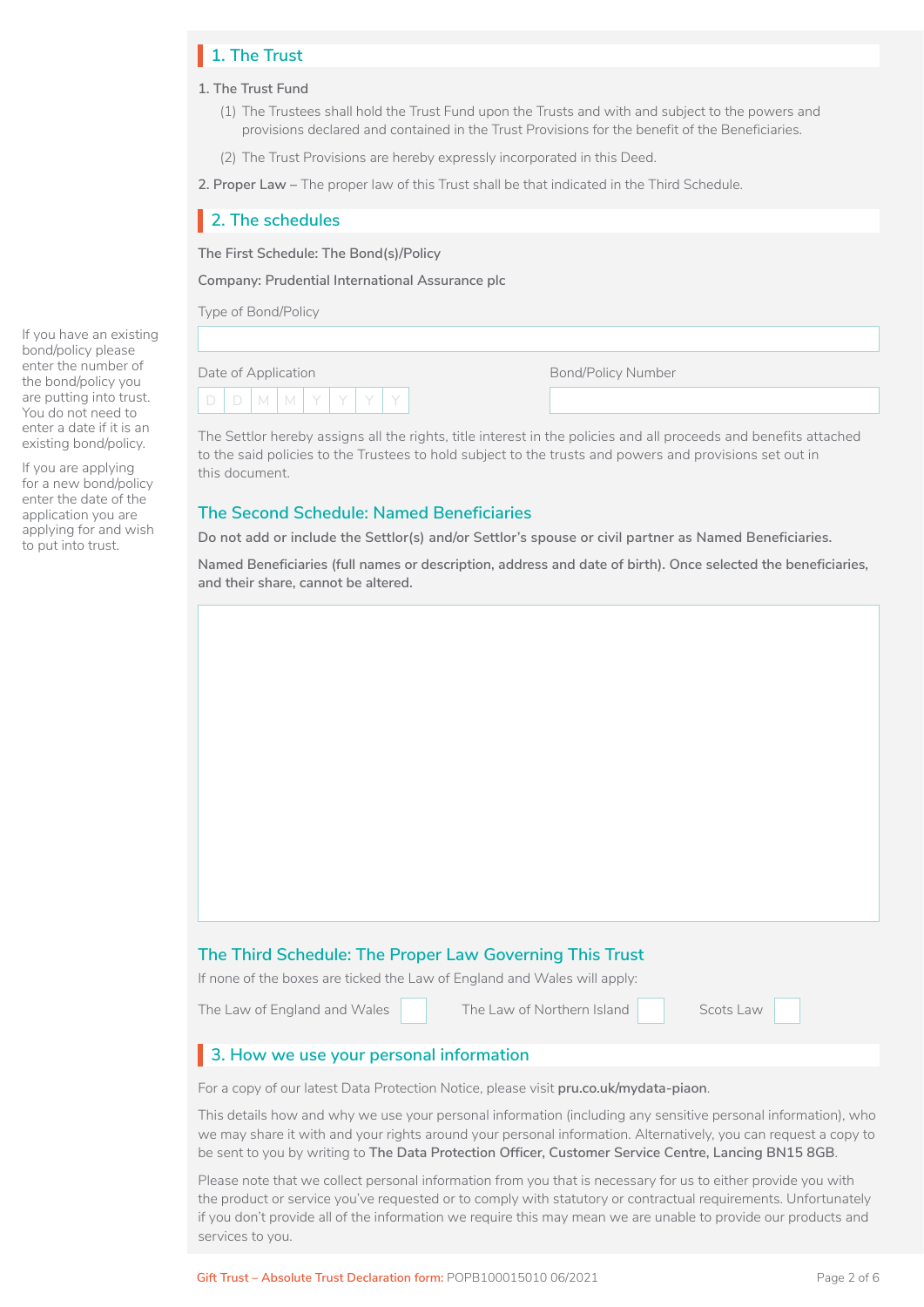### **4. Signatures and date: to be completed and signed by the Settlor, additional Trustees**<br>and Witnesses **and Witnesses**

**Note: There must be at least One Additional Trustee.**

*You should ensure that this document is executed in accordance with the legal requirements in the place where it is executed and the law governing the Trust. If a company is a Trustee the Trustee Company's common seal may be required as well as the signature of an Officer or Officers of the Trustee Company.*

**In Witness Whereof** the parties have executed this document as a Deed on:

| (If you are applying for a new Bond/Policy, this date<br>(1) The Settlor (the person(s) creating this Trust)<br>must not be a date before the application date shown<br>in the First Schedule.)<br>(a) Signed as a Deed by the Settlor named below:<br>In the presence of the Witness named below:<br>All witnesses must be over the age of 18 and<br>Signature<br>independent of the trust - not a Settlor, Additional<br>Trustee or Beneficiary.<br>Signature<br>Name<br>Name<br>Address<br>Address<br>Postcode<br>Postcode<br>Leave 1(b) below blank if there is only one Settlor<br>(b) Signed as a Deed by the Settlor named below:<br>In the presence of the Witness named below:<br>(if there are two Settlors):<br>Signature<br>Signature<br>Name<br>Name<br>Address<br>Address<br>Postcode<br>Postcode<br>(2) The Additional Trustee(s) (the person(s) who will be the Initial Trustee(s) of the Trust with the Settlor)<br>(a) Signed as a Deed by the Additional Trustee<br>In the presence of the Witness named below:<br>named below:<br>Signature<br>Signature<br>Name<br>Name<br>Address<br>Address | D.<br>M<br>M<br>D |          |
|--------------------------------------------------------------------------------------------------------------------------------------------------------------------------------------------------------------------------------------------------------------------------------------------------------------------------------------------------------------------------------------------------------------------------------------------------------------------------------------------------------------------------------------------------------------------------------------------------------------------------------------------------------------------------------------------------------------------------------------------------------------------------------------------------------------------------------------------------------------------------------------------------------------------------------------------------------------------------------------------------------------------------------------------------------------------------------------------------------------------|-------------------|----------|
|                                                                                                                                                                                                                                                                                                                                                                                                                                                                                                                                                                                                                                                                                                                                                                                                                                                                                                                                                                                                                                                                                                                    |                   |          |
|                                                                                                                                                                                                                                                                                                                                                                                                                                                                                                                                                                                                                                                                                                                                                                                                                                                                                                                                                                                                                                                                                                                    |                   |          |
|                                                                                                                                                                                                                                                                                                                                                                                                                                                                                                                                                                                                                                                                                                                                                                                                                                                                                                                                                                                                                                                                                                                    |                   |          |
|                                                                                                                                                                                                                                                                                                                                                                                                                                                                                                                                                                                                                                                                                                                                                                                                                                                                                                                                                                                                                                                                                                                    |                   |          |
|                                                                                                                                                                                                                                                                                                                                                                                                                                                                                                                                                                                                                                                                                                                                                                                                                                                                                                                                                                                                                                                                                                                    |                   |          |
|                                                                                                                                                                                                                                                                                                                                                                                                                                                                                                                                                                                                                                                                                                                                                                                                                                                                                                                                                                                                                                                                                                                    |                   |          |
|                                                                                                                                                                                                                                                                                                                                                                                                                                                                                                                                                                                                                                                                                                                                                                                                                                                                                                                                                                                                                                                                                                                    |                   |          |
|                                                                                                                                                                                                                                                                                                                                                                                                                                                                                                                                                                                                                                                                                                                                                                                                                                                                                                                                                                                                                                                                                                                    |                   |          |
|                                                                                                                                                                                                                                                                                                                                                                                                                                                                                                                                                                                                                                                                                                                                                                                                                                                                                                                                                                                                                                                                                                                    |                   |          |
|                                                                                                                                                                                                                                                                                                                                                                                                                                                                                                                                                                                                                                                                                                                                                                                                                                                                                                                                                                                                                                                                                                                    |                   |          |
|                                                                                                                                                                                                                                                                                                                                                                                                                                                                                                                                                                                                                                                                                                                                                                                                                                                                                                                                                                                                                                                                                                                    |                   |          |
|                                                                                                                                                                                                                                                                                                                                                                                                                                                                                                                                                                                                                                                                                                                                                                                                                                                                                                                                                                                                                                                                                                                    |                   |          |
|                                                                                                                                                                                                                                                                                                                                                                                                                                                                                                                                                                                                                                                                                                                                                                                                                                                                                                                                                                                                                                                                                                                    |                   |          |
|                                                                                                                                                                                                                                                                                                                                                                                                                                                                                                                                                                                                                                                                                                                                                                                                                                                                                                                                                                                                                                                                                                                    |                   |          |
|                                                                                                                                                                                                                                                                                                                                                                                                                                                                                                                                                                                                                                                                                                                                                                                                                                                                                                                                                                                                                                                                                                                    |                   |          |
|                                                                                                                                                                                                                                                                                                                                                                                                                                                                                                                                                                                                                                                                                                                                                                                                                                                                                                                                                                                                                                                                                                                    |                   |          |
|                                                                                                                                                                                                                                                                                                                                                                                                                                                                                                                                                                                                                                                                                                                                                                                                                                                                                                                                                                                                                                                                                                                    |                   |          |
|                                                                                                                                                                                                                                                                                                                                                                                                                                                                                                                                                                                                                                                                                                                                                                                                                                                                                                                                                                                                                                                                                                                    |                   |          |
|                                                                                                                                                                                                                                                                                                                                                                                                                                                                                                                                                                                                                                                                                                                                                                                                                                                                                                                                                                                                                                                                                                                    |                   |          |
|                                                                                                                                                                                                                                                                                                                                                                                                                                                                                                                                                                                                                                                                                                                                                                                                                                                                                                                                                                                                                                                                                                                    |                   |          |
|                                                                                                                                                                                                                                                                                                                                                                                                                                                                                                                                                                                                                                                                                                                                                                                                                                                                                                                                                                                                                                                                                                                    |                   |          |
|                                                                                                                                                                                                                                                                                                                                                                                                                                                                                                                                                                                                                                                                                                                                                                                                                                                                                                                                                                                                                                                                                                                    |                   |          |
|                                                                                                                                                                                                                                                                                                                                                                                                                                                                                                                                                                                                                                                                                                                                                                                                                                                                                                                                                                                                                                                                                                                    |                   |          |
|                                                                                                                                                                                                                                                                                                                                                                                                                                                                                                                                                                                                                                                                                                                                                                                                                                                                                                                                                                                                                                                                                                                    |                   |          |
|                                                                                                                                                                                                                                                                                                                                                                                                                                                                                                                                                                                                                                                                                                                                                                                                                                                                                                                                                                                                                                                                                                                    |                   |          |
|                                                                                                                                                                                                                                                                                                                                                                                                                                                                                                                                                                                                                                                                                                                                                                                                                                                                                                                                                                                                                                                                                                                    |                   |          |
|                                                                                                                                                                                                                                                                                                                                                                                                                                                                                                                                                                                                                                                                                                                                                                                                                                                                                                                                                                                                                                                                                                                    | Postcode          | Postcode |

Leave 2(b) below blank if there is only one Additional Trustee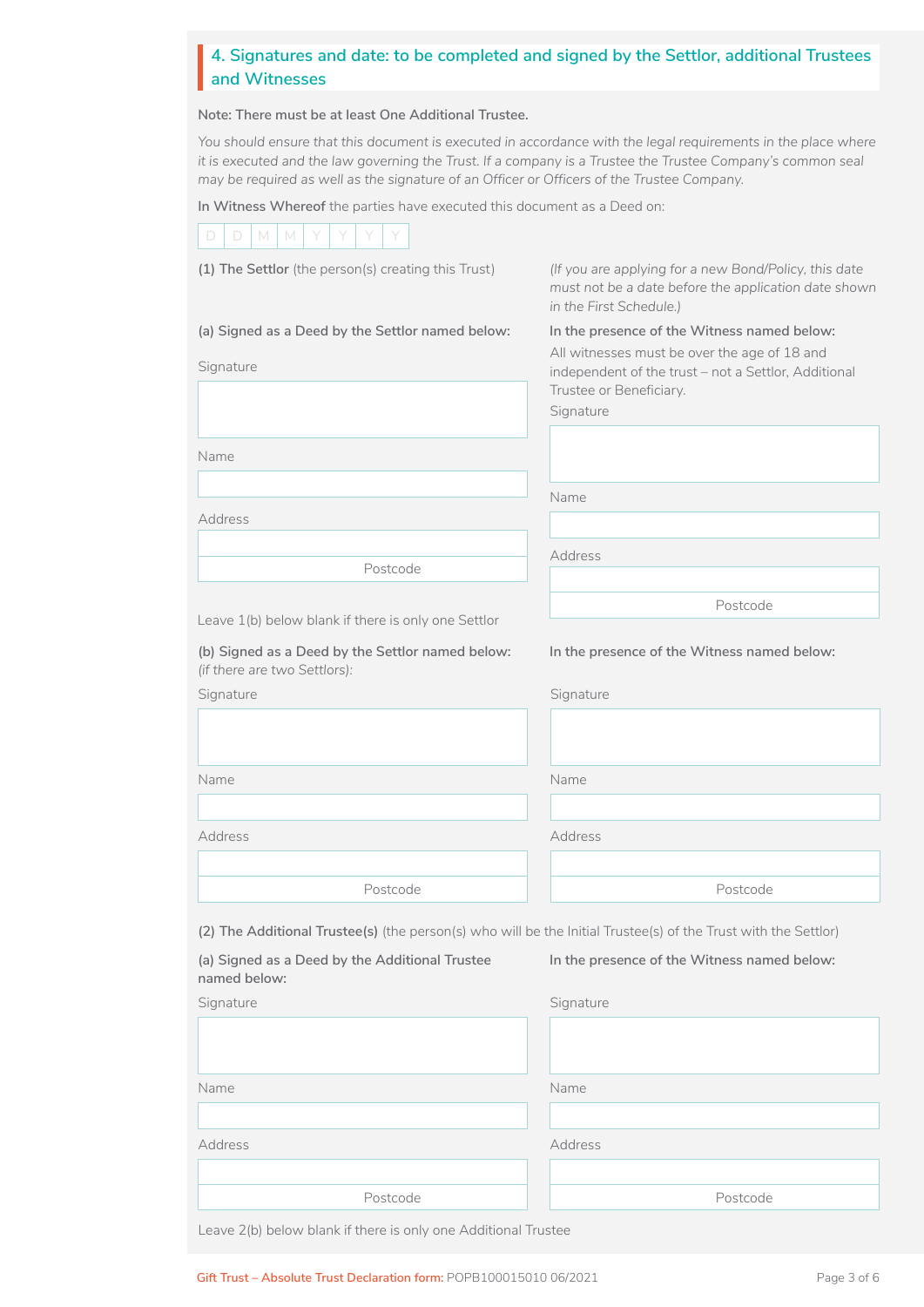### **4. Signatures and date: to be completed and signed by the Settlor, additional Trustees**<br>and Witnesses **and Witnesses**

**(b) Signed as a Deed by the other Additional Trustee named below:** *(if there are two Additional Trustees)*

**In the presence of the Witness named below:**

| Signature      | Signature |
|----------------|-----------|
|                |           |
|                |           |
| Name           | Name      |
|                |           |
| <b>Address</b> | Address   |
|                |           |
| Postcode       | Postcode  |

# Absolute Gift Trust and provisions

### **Part 1: Definitions and Interpretation**

**1. Definitions**

"**the Initial Trustees**" means the settlor and additional Trustees.

"**the Trust Fund**" means the Bond(s) or policy referred to in the First Schedule to the Declaration of Trust and the property from time to time representing the same.

"**Civil Partner**" has the same meaning as in section 1 of the Civil Partnership Act 2004.

"**Spouse**" includes a Civil Partner.

"**the Insurance Company**" means the Insurance Company shown in the First Schedule.

#### **2. The Beneficiaries**

"**The Beneficiaries**" means the person or persons named in the Second Schedule:

### **Part 2: Trust Provisions**

#### **1. Beneficial Trust**

- 1.1 The Trust Fund shall be held on trust for the Beneficiaries absolutely.
- 1.2 If there is more than one Beneficiary, the Trust Fund shall be held on trust for the Beneficiaries:
	- (a) in the percentage shares specified in the Second Schedule absolutely, or,
	- (b) if no such shares are specified in equal shares absolutely.
- 1.3Whilst any Beneficiary entitled to income under the Trust is a minor:
	- (a) the Trustees may pay or apply the whole or any part of the income of such Beneficiary's share of the Trust Fund for or towards the maintenance, education or benefit of that Beneficiary as the Trustees in their absolute discretion think fit; and

(b) the balance (if any) of such income shall be invested and retained (together with any resulting income) for the sole benefit of such beneficiary and the statutory provisions for accumulation and maintenance shall not apply.

### **2. Appointment, retirement and dismissal of Trustees**

- (1) The power of appointing Trustees shall be exercisable by:
	- (a) the Settlor while living and of full mental capacity (and if there are two Settlors this shall mean both Settlors jointly while they are both alive, and then the Survivor).
	- (b) the Trustees (after the death of the Settlor or the Survivor).
- (2) Any Appointment of New Trustees or retirement of existing Trustee shall be by Deed.
- (3) Part II of the Trusts of Land and Appointment of Trustees Act 1996 shall not apply to this Settlement.
- (4) The Settlor, while living and of full mental capacity, may dismiss by deed any Trustee provided they remain at least one Trustee who is not the Settlor or the Settlor's spouse
- (5) (a) Where the Settlor is alive and of full mental capacity, any Trustee may retire provided there remains at least one Trustee who is not the Settlor or the Settlor's spouse.
	- (b) Where the Settlor has died or is not of full mental capacity and provided there is not a single Trustee, any Trustee may retire.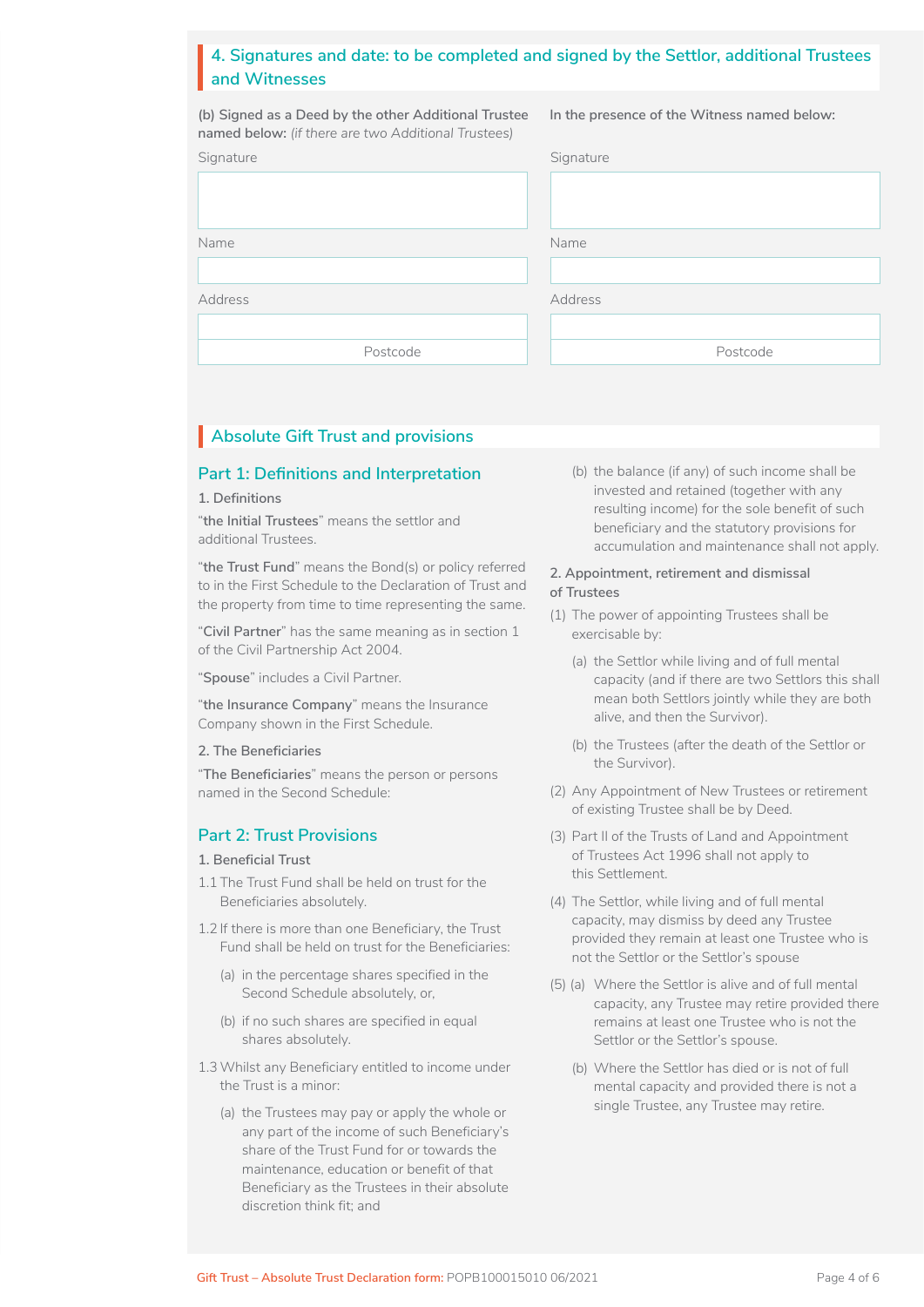# Absolute Gift Trust and provisions – continued

#### **3. Settlor exclusion clause**

(1) The Trust Fund shall be possessed and enjoyed to the entire exclusion of the Settlor and of any benefit to him by contract or otherwise and no provision of this Settlement and no discretion or power shall operate so as to allow any of the capital or income of the Trust Fund to become payable to or applicable for the benefit of the Settlor in any circumstances whatsoever.

#### **Administrative Provisions**

- (1) The Trustees may administer the Trust Fund for the benefit of the Beneficiaries in whatever manner they may determine and to that end shall have the widest possible powers (which they may exercise or omit to exercise from time to time at their absolute discretion) of managing and dealing with the Trust Fund and of carrying out any transaction in connection therewith in all respects as if the Trustees were the absolute beneficial owners thereof.
- (2) Without prejudice to the generality of paragraph 1, the Trustees shall have the power:
	- (i) to invest any money requiring investment in any property of whatever nature (including any policies of assurance or capital redemption contracts) and wherever situated whether producing income or not and upon such security (if any) as the Trustees shall in their absolute discretion think fit.
	- (ii) to borrow money on such terms as to interest repayment and otherwise as they may think fit and whether upon the security of the whole or any parts of the Trust Fund or upon personal security only.
	- (iii) to delegate any power or powers in making, managing, realising or otherwise dealing with any property included in the Trust Fund to any person or persons (but excluding the Settlor or the Settlor's spouse) upon such terms as to remuneration or otherwise as the Trustees may think fit and no Trustee shall be responsible for the default of any such agent if the Trustees in question employed or incurred expense in employing him in good faith.
	- (iv) to pay or transfer any capital or income to be paid to or applied for the benefit of a Beneficiary who is under a legal disability to any parent or guardian of that Beneficiary or to such person on behalf of such Beneficiary as the Trustees shall think fit and the receipt of such person shall be a complete discharge to the Trustees who shall be under no obligation to see to the proper application thereof.
- (3) The Trustees shall have the power by deed or deeds revocable during the Trust Period or irrevocable wholly or partly to release or restrict the future exercise of any power hereby conferred on them as if the same were not conferred on them in a fiduciary capacity and so as to bind their successors.
- (4) The Trustees shall have power to deal with any policy of assurance or insurance as if they were the absolute owners of it and in particular may surrender, convert or exchange the same in whole or in part and exercise any power of election or option under a policy and borrow on its security and the receipt by the Trustees for any money payable under the said policy shall be a full and sufficient discharge.
- (5) Trustees Remuneration.

A Trustee (other than the Settlor or Settlor's spouse) carrying on a business which consists of or includes the management of Trusts or advising Trustees may charge for work done by him or his firm in connection with the trust.

(6) Liability of Trustees

A Trustee shall not be liable for a loss to the Trust Fund unless that loss was caused by his own fraud or negligence.